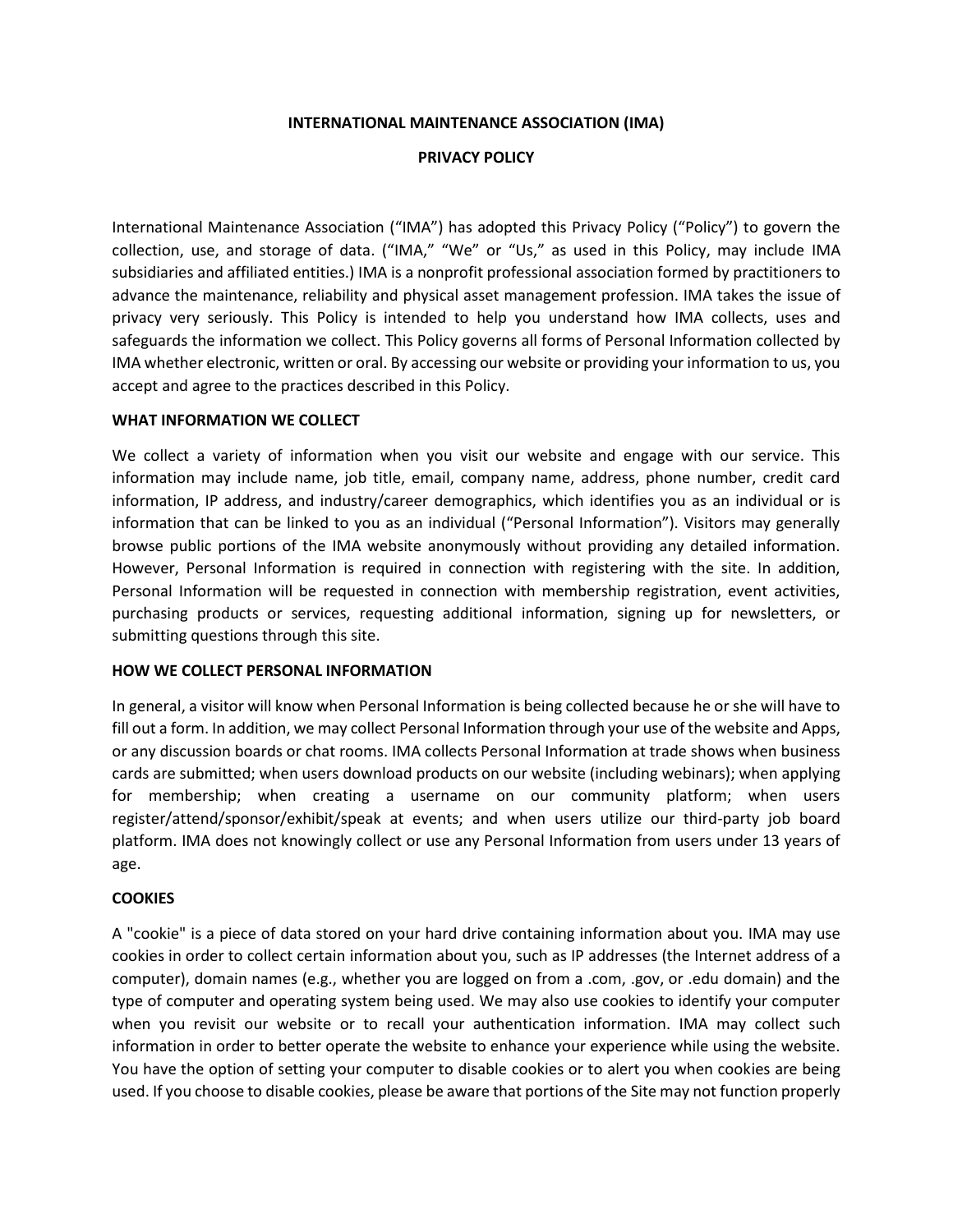#### **HOW WE USE INFORMATION**

The Personal Information we collect is used to communicate with visitors to improve the content of our website, to notify consumers about updates to our website, to contact consumers for marketing purposes, and to contact members about renewals and programs. We may contact you to confirm purchases, enrollment to services, or to check the accuracy of the information you provide. We may also send you notices about special offers, new products, services, promotions, upcoming events and other similar information In addition to the other uses described in this section, we may also use your Personal Information with your consent, as you expressly authorize us to do so. We will not keep your Personal Information any longer than necessary.

## **HOW WE SHARE INFORMATION**

IMA may provide personal information to third party agents that have been hired to help provide a requested good or service. IMA shares chapter rosters with chapter leaders. Unless directed otherwise at the time of collection, we may also share collected personal information with third parties who may have information or services that we believe could be helpful to members or visitors. Members may opt-out from the sharing of collected information by contacting info@ima-world.org.

IMA reserves the right to disclose without notice any information in its possession if required to do so by law, to protect or defend IMA's rights or property, or to respond to an emergency.

This website contains links to third-party websites which are not under the control of IMA. We are not responsible for the privacy practices of any linked site. Links to other sites do not imply IMA's endorsement of the products or services, or privacy or security practices of those websites.

## **OUR SECURITY PROTECTIONS**

We use commercially reasonable efforts to make our collection of data consistent with all applicable laws and regulations. We exercise care in providing secure transmission and storage of data. However, no data transmission or storage is 100% secure. We cannot warrant that all data we transmit, store and collect will be completely secure. We take commercially reasonable efforts to create and maintain firewalls, restricted access and other appropriate safeguards to ensure that, to the extent we control information, it is used only as authorized by us and consistently with this Policy.

## **YOUR PRIVACY OPTIONS**

We respect your privacy and recognize your right to limit how we contact you and share information. We will endeavor to correct, update or remove collected Personal Information if contacted.

When we contact you by email, all email campaigns from IMA will contain instructions and/or hyper-links to opt In or opt Out (unsubscribe) of our email lists. In addition, e-mail addresses may be removed from IMA e-mail lists at any time by contacting IMA as outlined below.

IMA acknowledges that you have the right to access your Personal Information. In case you request us to remove data, we will respond within a reasonable timeframe.

Upon request, IMA will provide you with information about whether we hold any of your Personal Information. You can update or correct your Personal Information or remove it from our system by logging into your member profile or by making a request to us at the contact information provided below.